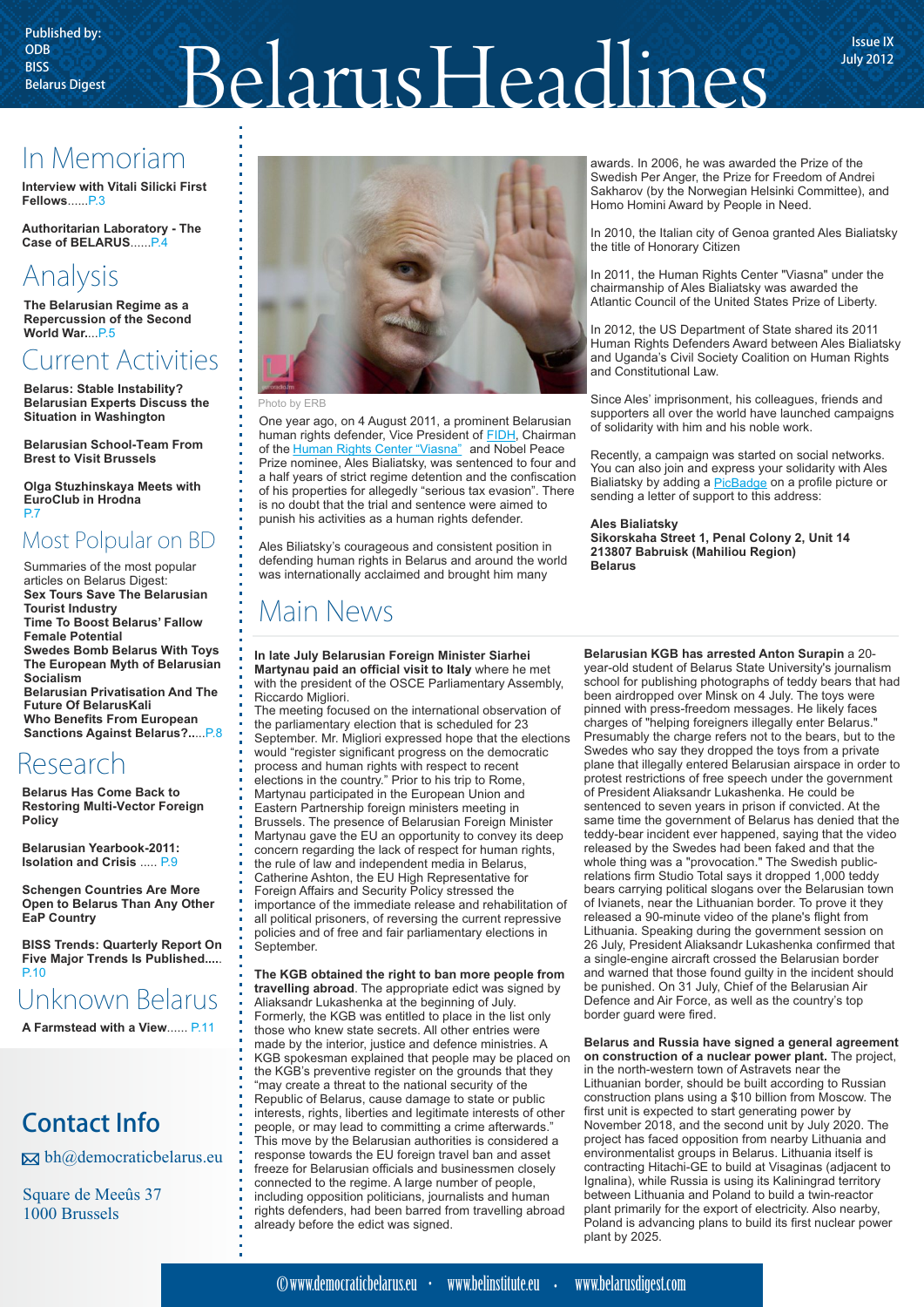## **Editorial**

Belarusian news headlines over the last several weeks included the embarrassment inflicted by Swedes who dropped toys on Belarus with freedom of speech slogans, having flown over the border on a small aircraft. The Belarusian KGB subsequently arrested a young journalist who took pictures of the Swedish teddy bears. Russia continues to increase its influence in Belarus by extending a loan to Belarus which would enable Minsk to pay Russia for building a nuclear power plant in the north of Belarus.

In this issue of Belarus Headlines Stephan Malerius discusses the legacy of Vitali Silicki on pre-emptive authoritarianism. This issue also includes interviews with four Vitali Silicki fellows. Siarhei Bohdan explains how and why the Belarusian (and Russian) political leadership exploit the Soviet victory over Nazi Germany to reach their political ends. The issue also gives an overview of the Office for Democratic Belarus' activities, such as the competition of Belarusian school-teams "What do I know about Europe" and developments related to the Clearing House Initiative.

BISS analytical papers suggest that the pro-Russian tilt dominates Belarusian foreign policy despite some warming of Belarus relations with the West. Most recently Belarus authorities tried to avoid aggressive rhetoric against the West which was







**Olga Stuzhinskaya Tatiana Kouzina Yaraslau Kryvoi**

dominant in the past. Andrei Yeliseyeu concludes in his study that Schengen countries are more open to Belarus than any other EaP country.

Short summaries of Belarus Digest publications include articles on sex tourism, women's rights and privatisation, while Olga Loginova describes her trip to the lake Svitiaz' in central Belarus.

#### Co-editors:

Olga Stuzhinskaya, director of the Office for a Democratic Belarus Tatiana Kouzina, executive director of the Belarusian Institute for Strategic Studies Yaraslau Kryvoi, editor-in-chief of Belarus Digest

## News in Short

According to Belarus' Central Bank, the **foreign trade surplice in January-May increased up to \$3 billion**. Exported goods and services were at 23.3 billion dollars, while imported goods reached only at 20.3 billion dollars. The foreign trade turnover amounted to 43.7 billion dollars. While the surplus of trade in goods developed by \$ 1.7 billion, the trade in services reached only \$1.3 billion. Foreign trade turnover of goods increased over the same period last year to 19.6% (while exports grew by 37.1%, imports - by 5.1%) and amounted to almost 39.8 billion dollars. The foreign trade turnover of services increased in comparison to January-May last year by 10.7% (exports increased by 15.4%, imports - by 2.3%) and amounted to 3.9 billion dollars.

**World Bank experts have warned Belarus over its current economic model**, claiming that the country`s economic growth cannot be sustained without structural reforms. Between 2001 and 2010, Belarus had a fairly high economic growth rate that averaged out at eight percent yearly, which allowed the country to reduce the share of the population living in poverty from 47 percent in 1999 to five percent in 2010. World Bank experts connect Belarus` high economic growth to, among other factors, cheap energy resources supplied by Russia, and estimates the mean annual level of Russia`s subsidies for Belarus in the period at over 13 percent of GDP. However Belarus has failed to take advantage of the subsidised energy resources to make its economy more competitive, which in turn has restricted opportunities to find new sources of growth. The World Bank urged Belarus to conduct structural reforms with a view to shifting more workforce and capital to high-productivity economic sectors, restructuring the governmentcontrolled sector of the economy and increasing the share of private businesses and service providers in the economy. In WB opinion, it should help the country to revitalise its competitive economic sectors and discover unused opportunities for economic growth, as well as reduce the dependence on cheap energy resources from Russia.

**The Belarusian Parliament approved a bill of amendments establishing administrative responsibility for non-licensed public opinion surveys**. The fine would in particular be established for "illegal" polls asking people for their opinion about the political situation the country, a national referendum, or parliamentary and presidential elections. It would equal 20 base rates (about \$240) for individuals and up to 100 base rates (about \$1,200) for legal entities. Most analysts say that the amendments were approved in such a rapid way (the bill passed in the first reading) to prevent the execution of any opinion or exit pool ahead of the parliamentary election scheduled for 23 September this year.

**Belarus has no intention of selling a controlling stake in the Belaruskali Fertilizer Company**, due to its significance as a key source of budget revenue for the country. This sentiment was elucidated by Aliaksandr Lukashenka during his visit to the plant on 17 July. According to him, no controlling share package of Belaruskali can be sold. He only mentioned that 10-20-25 percent share portion could be considered at a price worth \$8.5-9 billion. Last year, the leading Russian fertilizer producer, Uralkali, wanted to buy Belaruskali for \$14 billion, however, the Belarusian government set the price at \$30 billion and the deal fell apart. Lukashenka even threatened to review business relations with Russia-based Uralkali, a key shareholder in the Belarusian Potash Company, over concerns about the division of the company's sales. "All the issues concerning the Belarusian Potash Company must be resolved by 1 September, even if we will have to review relations with the Russian Uralkali," Lukashenka said while addressing the audience. The Belarusian Potash Company was established in 2004 and is an exclusive seller of the potash fertilizer produced by Belaruskali and Uralkali on the world market. The company's core shareholders are Belaruskali with 45 percent, the Belarusian Railway with five percent and Uralkali with 50 percent.

**Three international resolutions on Belarus were adopted by different international bodies in the beginning of July.** The European Parliament resolution was triggered by new accusations against Belarusian-Polish journalists Andrei Pachobut who had been arrested for criticising the President in his articles. (Mr. Pachobut was later released under the condition not to leave the country until the investigation is completed). The resolution recommended that EU member states consider another extension of sanctions against Belarusian officials and also called into question the further participation of Belarus in the Eastern Partnership initiative.

The United Nations' Human Rights Council voted to appoint a special investigator into accusations of torture and oppression of government critics in Belarus. The 47-nation council, voted to create the post, as proposed by the European Union, by 22 votes to 5, with 20 abstentions. Belarusian ambassador Mikhail Khvastou said his country would not recognise the mandate of the special investigator and would not cooperate with him.

And finally the OSCE Parliamentary resolution called on the Belarusian authorities to 'immediately and unconditionally release and rehabilitate all political prisoners'. The resolution also recommended the International Ice Hockey Federation to remove the 2014 World Championship from Minsk until all political prisoners are released.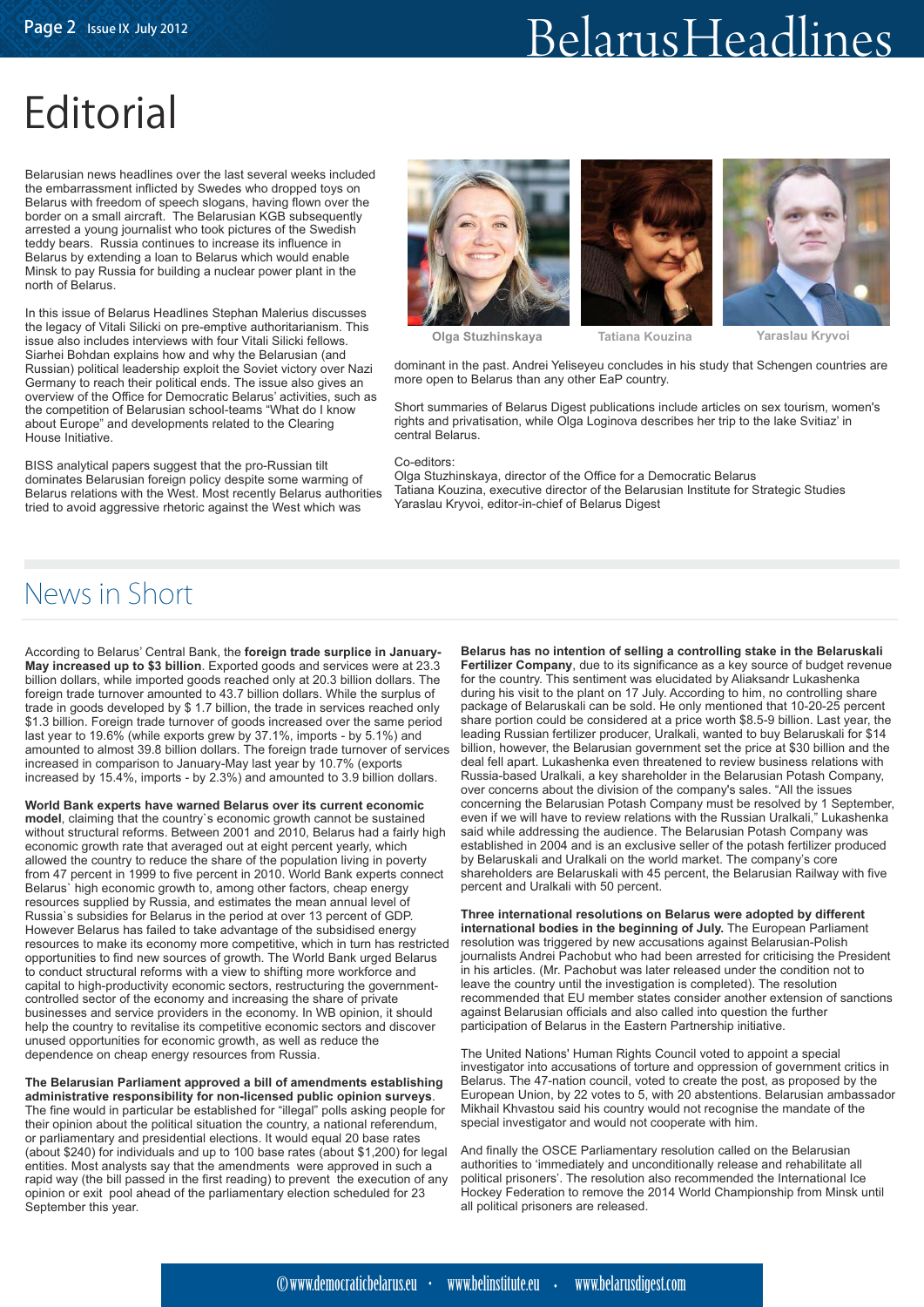## In Memoriam

### Vitali Silitski Fellowship: You Do What You Like Doing and You Enjoy It

By ODB



Photo from Maksim Karliuk archives

**There could be no better way to honour the life and academic career of prominent Belarusian Vitali Silitski (1972-2011) than a fellowship for his fellow political analysts, researchers and countrymen.**

Silitski was a ground-breaking representative of a new, post-Soviet generation of Belarusians: a talented political scientist, sociologist and publicist; ironic, and metaphoric, not always ready to meet the opponent halfway, direct, thoughtful and fair, a weighty figure in many ways.

Silitski studied in Minsk, Budapest, Washington D.C. and Stanford, authored and co-authored books and hundreds of publications on democratisation processes in the post-Soviet space, as well as electoral revolutions and the politics of economic reform. He headed the Belarusian Institute for Strategic Studies, shaping it into the foremost think tank in the country. And he passed away too early.

After his unfortunate death in June 2011, BISS, in conjunction with several of its partners, came up with the idea of financial support for Belarusians students and researchers. Alumni of the Central European University in Hungary where Vitali completed his Masters' degree raised money to support a Belarusian student who was studying there at that time. The Institute of European Studies and International Relations of the Comenius University in Bratislava, with the help of the Slovak government (SlovakAid), offered a fellowship for six Belarusians to come over for a semester. With these initiatives running, BISS and its partners plan to come up with research fellowships for month-long internships in think-tanks around Europe.

#### *Belarus Headlines* **talked to the Vitali Silitski fellows of the Comenius University about their motivation to apply for it and their knowledge of the programme's namesake.**

MAKSIM KARLIUK: Vitali Silitski is a known Belarusian scholar and expert who has contributed a lot to elaborate the ways for the efficient future development of Belarus. It is important that there are more people who could share the same ideals and cooperate in this regard. The aim of the programme is to improve the skills, knowledge and qualifications of Belarusian students in the field of European integration, institutions and good governance. That's why it's particularly helpful.

My motivation to apply for the fellowship was multifaceted. First of all, I wanted to sharpen my knowledge of legal and administrative transitions of Central and Eastern European countries with a focus on approximation to EU law. Secondly, I wished to gain new skills to be able to apply this knowledge in Belarus. There is much to learn about the Slovak way, both in theory and practice, which could be adapted in Belarus, and this would be enhanced by exploring these elements in Slovakia. You can see how things work in practice, talk to people, from ordinary citizens to experts in relevant fields.

I myself got involved in a number of projects, doing my own research, consulting local experts, meeting representatives of think tanks and academia. I am also invited to speak at conferences and roundtables. Together with other fellows we met a number of people who are interested in Belarus; it's also on the agenda of the government, where we had a couple of meetings. The faculty at the Institute of European Studies at Comenius University has been very helpful in aiding my exploration of the opportunities mentioned.

And there are so many possibilities, and the five months of the fellowship are never enough.

#### **What does your semester in Slovakia look like?**

ANNA TALIARONAK: Our studying process here differs a little from the one in Belarus. First of all, we were given the opportunity to choose the subjects based on the scope of our interests and preferences, which was quite new for us. We could choose subjects we didn't study before or those which are not connected with our major, even something new in order to try, for example, Game theory or Global Challenges. Then, the lectures themselves are structured in a way that involve all the students in the group, sometimes provoking hot discussions, so you have no choice but to participate. Thirdly, as the classes were chosen, we could dedicate all the rest periods (for e.g. 3 from 7) to exploring Bratislava and networking with local and international students. I believe this has made an even stronger educational impact on us!

Another benefit of the programme is that our institute has a Slovak language course for international students, which helped us to adapt to Slovak life more quickly and feel at home here.

MARYIA HUSHCHA: Yeah, it's really great that we could choose any number of subjects from any faculty of the university. We had two weeks at the beginning of the semester to test-drive: basically, to attend as many lectures as possible to decide on the courses. As the scope of our interests concentrated mostly on political and social sciences, we ended up at the Faculty of Social and Economic Sciences. And that was the right choice. During the semester it offered meetings with several well-known public persons from Slovakia and abroad, like the former Slovak Foreign Minister Mikuláš Dzurinda, Distinguished Research Fellow of the Institute for National Strategic Studies, NDU Leo Michel. Some professors are not only high-qualified scholars but also officials from the public sector.

Another thing which I like about this programme is that it takes place in Bratislava. The city itself is wonderful and has an advantageous location. It takes few hours to get to Vienna, Budapest, or Prague from Bratislava. So during one semester we have visited three other European countries, and not just one.

#### **How international is the university? Do you think it is important that there are Belarusians in the course on European studies?**

ALENA KUDZKO: If you compare the international environment of Slovak universities to the most Western universities of the same size, Slovaks for sure have some space for improvement. However, the Erasmus programme and programmes of the Slovak Ministry of Education bring quite a lot of foreign students to Slovakia. And we shouldn't forget that it's an amazing country in the centre of Europe, which also makes it attractive for students from the European countries and many others, like Brazil, Somalia, Georgia, Ukraine and Russia.

But it's important to remember most students here have different goals. I wouldn't say that we are typical Belarusians. And we also know very well what we are doing in Slovakia: research, studies, social activities, meetings, etc., which makes us quite obviously different from the majority of foreign students who love parties and forget about classes a lot more often than we do! And I've got used to the fact that we are seen as representatives of our country and now the impression of the education system in Belarus is that it's very good and that young people are smart, active, and sociable. And we are happy with such a stereotype and have no intention to discredit it.

And yes, I think it is extremely important to have Belarusians in the European studies and international relations courses. Belarusians themselves learn a lot: we learn the things that we can barely get access to in Belarus, we study in a way, which is quite uncommon in Belarus, either. But at the same time, other students can learn from us much more than from books, media, or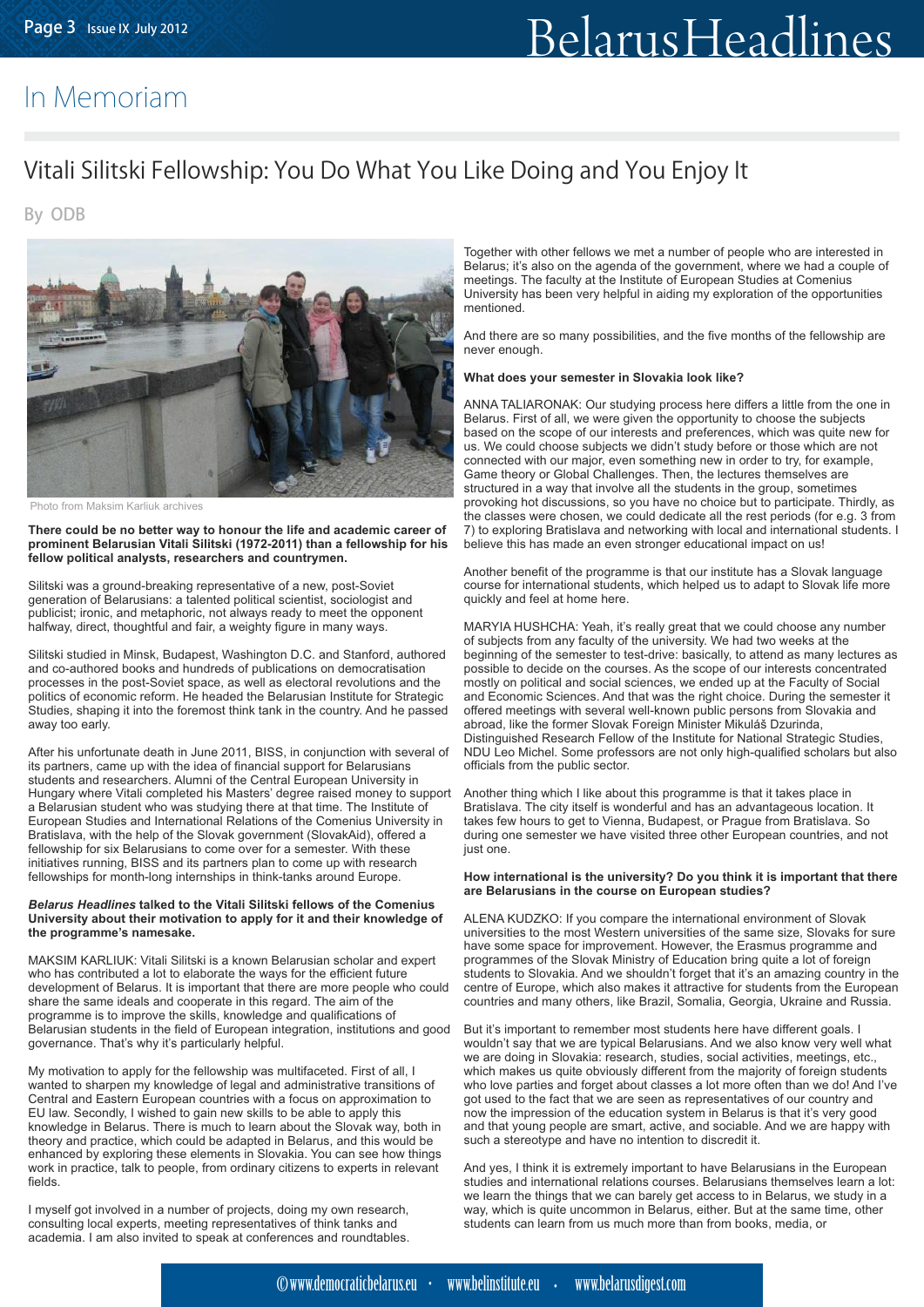## In Memoriam

## Vitali Silitski Fellowship: You Do What You Like Doing and You Enjoy It

By ODB, Brussels

'conventional' Europeans. Most of the students have never seen a Belarusian themselves, or they've never talked to one closely.

Surprisingly, Belarus is quite a popular issue in Slovakia. I've travelled a lot, and my experience shows that Slovaks know much more about the situation in Belarus than people in most other countries. They show genuine interest. Of course, much of the information they receive is distorted by one extreme or the other: sometimes, all they know is some horror stories about life in Belarus. And we can depict the situation in more details as we know more than just the mass media stories about political repressions. Questions like "Do you have the Internet in Belarus?" are not infrequent, either.

Next, we, Belarusians, often publicly feel as if we were not heard, or Europe's decisions are not what we would expect. Studying in Europe, interacting with our peers is one of the best ways to ensure that people from other countries understand better what's going on in Belarus, are aware of our needs and can discuss with us mutually beneficial solutions.

And we shouldn't forget that Belarusians also have much to offer Europe. We are usually looked down on as people in need of help or guidance, but in fact, Belarusians are a wonderful intellectual asset to Europe, and Europe can benefit a lot from cooperating with us.

#### **Would you advise Belarusian students to apply for the fellowship? For what reason?**

ALENA AND MARYIA: Absolutely! First, living and studying abroad, in a new and challenging environment, does have a huge impact on the person, intellectually and otherwise.

Henсe, there are so many interesting and unexpectedly amazing things in the places where we forget to look for them. When everyone tries to go to the USA, England, Germany, France, or Poland, we don't notice that the most interesting things happen in under-explored places. And Slovakia is one of them. Also, the Institute of European Studies and International Relations at Comenius University is a very respectable, high-quality school. And you get all the attention possible from the professors. In addition, the experience is not limited to classes and academic activities. There are meetings and possibilities to work with think tanks, NGOs, governmental officials; networks of professionals and peers. And Slovakia has had too much in common with the Belarusian situation to neglect its experience.

And finally, this fellowship is one where fun and professional success are intertwined. You do what you like doing and you enjoy it. info@democraticbelarus.eu

### Authoritarian Laboratory - The Case of BELARUS

By Stephan Malerius



itali Silitski and Stephan Malerius during BISS annual conference February 2010, Minsk. Photo by Dasha Buben.

Vitali Silitski was both a cool-headed thinker and analyst, and a very emotional and committed supporter of democracy. He was, intellectually and morally, one of the most sensitive people I knew. When we briefly met at the October Square on 19 December 2010, Vitali was obviously infected by the political momentum and the slim hope that things might change for the better in his country. Yet, his desperation was so much deeper the following day, after a horrible night of witch hunting and the total destruction of everything Vitali was hoping and working for.

Democratic, independent and European – this was Vitali's vision for Belarus, the country he loved. It was a positive obsession that made him tireless in writing his analyses and texts on busses, overnight trains and at airports while traveling from conferences to seminars, from workshops to briefings in the region and the whole world. Vitali was committed and devoted and at the same time precise and deliberate. He passed away when the country needed him most. Today, one year after his death, it is obvious that the hole he left in Belarus and in Europe is still painfully gaping. It is up to all of us to fill this void, to a small extent, by honoring Vitali's heritage and carrying on his mission and his ideas.

When referring to Belarus as the last dictatorship in Europe, Western journalists and politicians have in mind the fact that unlike many other authoritarian leaders in the post-communist world Lukashenka managed to survive not only the political turmoil of the 2003 – 2005 years with all its colored revolutions but also the local and global financial crises that followed. As for Lukashenka being the longest ruling president in the post-soviet space in Europe, there have only been rare attempts to explain this phenomenon that go beyond the dictatorship-label. Within his text "Preempting democracy: The case of Belarus"(1) Vitali Silitski presented one of the most intelligent analyses of the Lukashenka-system. The idea of preemption seems to come extremely close to the logic upon which this enigmatic regime secures its position. At the same time the text shows Silitski's deep understanding of authoritarian regimes in general and his incredible comprehension of the Lukashenka-system in particular. Although based on the analysis of Lukashenka's first decade, Silitski's idea of the preempting democracy model is still valid in 2012. I suppose, Silitski himself was extremely unhappy when he concluded that preemption could be seen as the mechanism that is ensuring Lukashenka's continued rule:

"Preemption serves as an instrument of maintaining both the stability of authoritarian rule and Lukashenka's image as a popularly elected leader. At the time of the 1996 referendum, when unchecked presidential rule was formalized, Lukashenka was highly popular, and he was doubtless capable of defeating the opposition in a fair confrontation. Lukashenka's policy of preemption changed the rules and laid the groundwork for infinite rule long before the autocrat became unpopular."

The added value of his approach lies in the fact that Silitski composes preemption not as an abstract theory but derives it from a very precise and comprehensive description of where the method was applied in social reality: Starting from elucidating the function of the constitutional referendums in 1995 and 1996 that led to the complete institutionalization of personalistic authoritarian rule in Belarus, "eliminated all meaningful political competition and evicted opposition from the decision-making process"(2) to a very condensed depiction of how Lukashenka took control over the social pluralism that still existed until 2002/2003; the closing or forced selfliquidation of NGOs, the muzzling of independent press, the complete indoctrination of the education system, the punishing of free and independent artistic expression and the introduction of the mandatory oneyear contract system for state employees. When typifying the way the Lukashenka-system functions it becomes clear that preemption in Silitski's understanding is much less a mechanic instrument of guarding personal power or securing authoritarian ruling but a permanent and quite sophisticated analysis of complex social, internal political and international developments conducted by the regime and followed-up by an elaboration of measures that would anticipate and mitigate the potential negative influences of these developments for the ruling elite:

"Preemption targets political parties and players that are still weak. It removes from the political arena even those opposition leaders who are unlikely to pose a serious challenge in the next election. It attacks the independent press even if it reaches only small segments of the population. It destroys civil society organizations even when these are concentrated in a relatively circumscribed urban subculture."

It is remarkable that the mechanism that Silitski describes depends not on a certain period of Lukashenka's rule and is not tied to the installation,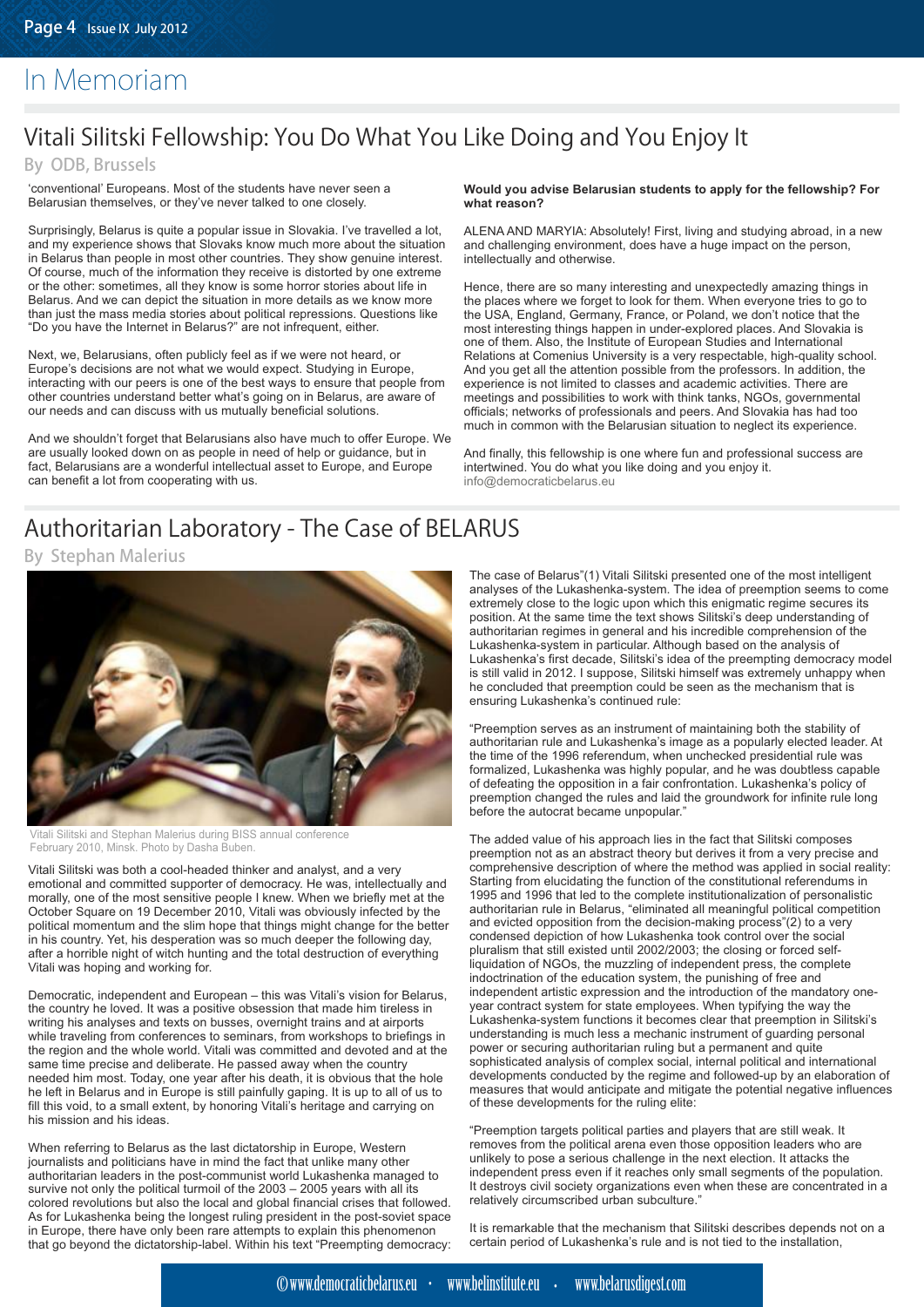## In Memoriam

## Authoritarian Laboratory - The Case of BELARUS

#### By Stephan Malerius

consolidation or the safeguarding of his authoritarian regime. Most of the preemptive measures were also effectively used by Lukashenka after 19 December 2010. The closing down of NGOs in 2003/2004 for example is echoed in the detention of Ales Bialiatsky and the attempt to liquidate the human rights organizations that most effectively supported the most suppressed during the aftermaths of the 2010 events. The suppression of the independent press in the mid 2000s finds its equivalent in the closing down of "Avtoradio" in January 2011. In spring 2011 the authorities reverted to the blacklist of artists banned from performing or being played on the radio, which already existed until 2008.

Preempting democracy means, according to Silitski, not only controlling and organizing the internal life of the country(3) but also reacting to developments outside. It is noteworthy how precisely Silitski shows the fine tuning of measures of the Lukashenka-regime that take into account external developments and their potential impact on the situation in Belarus. From the Serbian revolution Lukashenka learned that he would have to be highly suspicious of his own inner circle and punish any (potential) opposition inside the regime. This is an almost classic case of preemption and – if we think of the countless cases of temporary companions that were installed and removed from their position, starting from Navumau to Kuliashou – one of the core features Lukashenka has been applying until today.

The second lesson that Lukashenka learned from Milosevic's downfall touches on the question of election observation. Silitski describes the whole arsenal of manipulative mechanisms that would serve to exclude any competitiveness in his 2001 presidential election: "The authorities … banned exit polls … the early voting mechanism … was used again ... the election commissions included no members of the opposition … vote counters would be seated with their backs turned to the observers … the election law contained no adequate provisions for fair balloting." In addition in March 2006 activists of Partnerstva who wanted to organize an independent election observation network for the presidential election were arrested, imprisoned, and brought to trial. Again, Lukashenka's preemption method worked. Since the liquidation of Partnerstva, nobody inside or outside the country has managed to build up an effective campaign of independent election observations.

In a similar fashion to Serbia in 2001, Silitski also interprets the Ukrainian elections in 2004 from the perspective of Lukashenka's preemption-strategy: Under the subheading "Countering the Orange Revolution" Silitski describes how the events in Ukraine encouraged Lukashenka to extend and adopt his decade-long policy of preemption. One particular aspect that Silitski focused on, and that was probably developed following the events in neighboring Ukraine, was of utmost importance in December 2010 and the months of repressions that followed:

"In the aftermath of the Orange Revolution, and in preparation for the July 2006 presidential elections, Lukashenka has taken new preemptive measures … the use of new police tactics to disperse a few small

demonstrations in early 2005 made it clear that the country's security forces have been specially trained to stop street protests at their very start. Namely the reinforcement of security agencies (including the special role that Sheiman played when appointed head of the presidential administration in 2004 "to ensure that nothing similar to the Orange Revolution occurs in Belarus").

One of the most intriguing parts in this extremely compact text is Silitski's brief look to Russia where he discerns "a similar pattern of preemption" as he had described for Belarus. Although the examples that he quotes – Putin's handling of independent media, the re-structuring of the upper house of the Russian parliament and new electoral rules discriminating independent parties in Russia – are closer to hints than a solid comparison, although the very idea is very smart. Despite Silitski's prediction that Putin might intend "to follow Lukashenka's path and continue his tenure beyond the expiration of his second term in 2008" proving to be untrue, the idea of Belarus serving as a kind of laboratory for other authoritarian states, in particular Russia, deserves a thorough analysis.

Though describing the development in Belarus from the moment Lukashenka came to power in 1994 until 2005 the preemption-model that Silitski proposes in his text, is probably the defining principle of how the Lukashenka-system was and still is functioning.

Another added value: Silitski is not speculating about the intentions of Lukashenka to become and stay president but is examining the methods employed in order to maintain the presidency for two decades. "Preemption has an enormous psychological impact on both the political and social opposition; such systematized repression instills in them a sense of hopelessness and imposes the perception that political change is far beyond reach."

All these facts were no surprise as they were – to one extent or the other – even expected. Silitski explains why they happened and defines the "regimelogic" behind it.

Silitski was an analyst, an academic, and although he was always willing to consult and advise he was not a "polit-technologist". This was and still is one of the tragedies for Belarus: That there was nobody around who was able to transfer Vitali's brilliant analysis into a concrete strategy that would have seriously challenged Lukashenka. It shows the uniqueness of Silitski but at the same time reveals why – together with Lukashenka's preemptive measures – there was no chance for the rise of a credible and visible democratic alternative in Belarus.

------------------------------------------------------- (1) Vitali Silitski, Preempting Democracy: The Case of Belarus, in: Journal of Democracy, 16 (2005) 4, S. 83-97. http://muse.jhu.edu/journals/jod/summary/v016/16.4silitski.html (29.05.2012).

(2) All quotations refer to the text indicated in footnote 1.

(3) In 2008/2009 Silitski was leading a project in which social contracts

## Politics and Society

## The Belarusian Regime as a Repercussion of the Second World War

#### By Siarhei Bohdan, Berlin



Belarusian ruler Aliaksandr Lukashenka regularly refers to the Second World War in his quarrels with the West. Lukashenka added to Soviet Victory Day, celebrated on 9 May, another official holiday on 3 July, the day when the Red Army took Minsk in 1944. In 2003 the government introduced the History of the Great Patriotic War as an obligatory and separate subject not only in schools but also at all universities.

Photo by skandaly.ru

The authorities have rebuilt the Stalin Fortification Line and bring their official foreign guests there. In Minsk, they are also building a new grand museum devoted to the war. Prof. Marples found out that as many as 1,500 book titles on WWII were published in Belarus between 2005 and 2010. "The Great Patriotic War" is the defining element of the national historical memory and the basis for the formation of modern collective identity in Belarus," emphasised David Marples.

#### **Do Belarusian Victims Exist for the West?**

The attitude to the role and suffering of Belarus elsewhere in Europe is different. Although only a fraction of Russian territory had been occupied by the Germans, they exploit their victory to the fullest extent possible even now. Belarus had been the main Nazi-Soviet battleground for years, but many in the West also prefer to label Belarusian territories and its people as "Russian". It may sound simpler to them, but to Belarusians this sounds unfair to say the least.

Today the Russian authorities exploit the Soviet victory in the war against Nazi Germany and neglect the fact that the war touched just a very small part of Russia proper. The war devastated the non-Russian lands of the Soviet Union and in particular Belarus, which saw the most fierce and prolonged fighting. No wonder, as Belarus was sandwiched between the Soviet Union and Nazi Germany in 1939. German troops occupied the land at the very beginning of the war and the Nazis held the Belarusian territory for three years.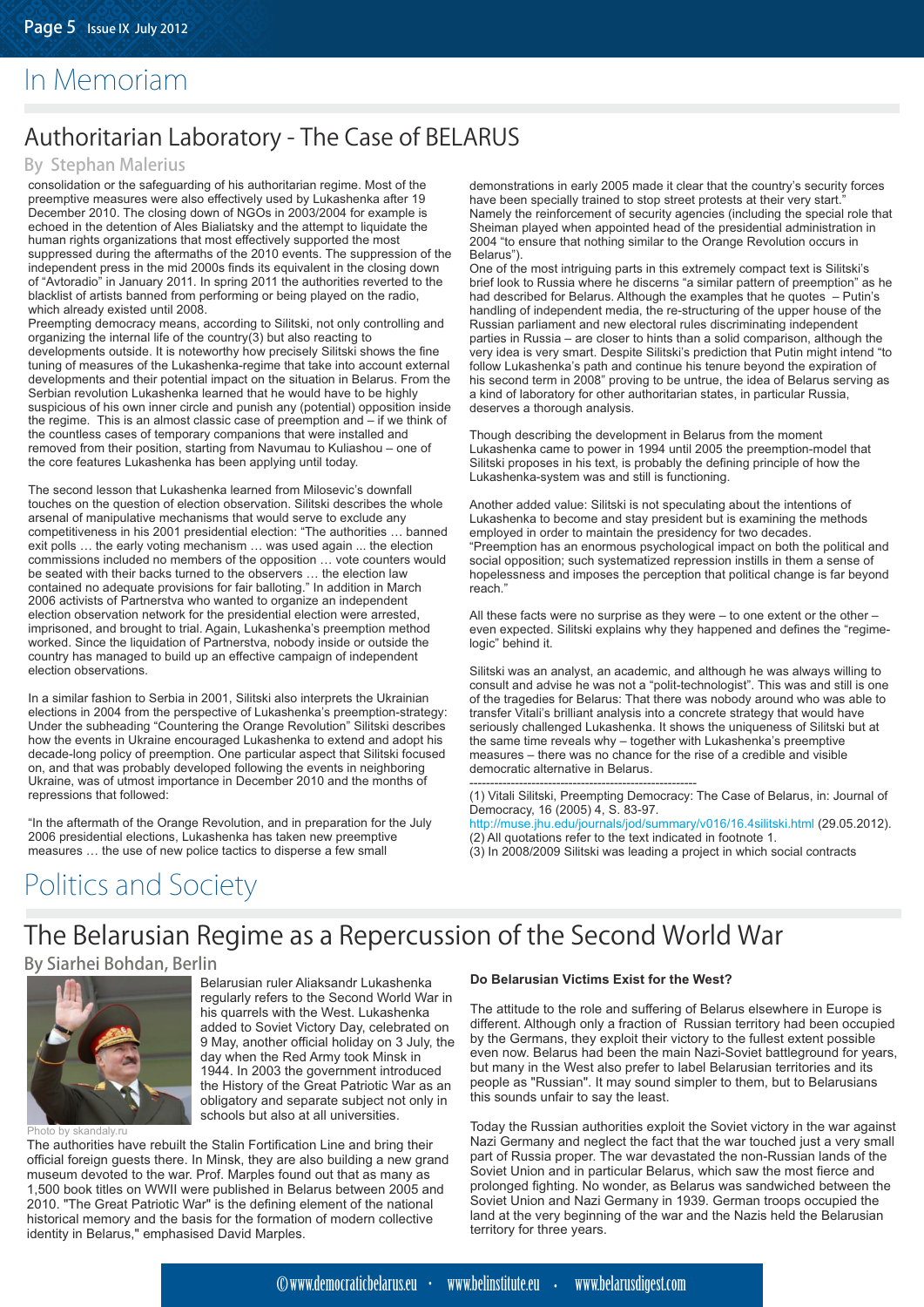## Politics and Society

## The Belarusian Regime as a Repercussion of the Second World War

#### By Siarhei Bohdan, Berlin

As a result, literally every Belarusian village saw at least some fighting at the beginning and end of the war. Many regions suffered as the frontline stayed there for many months, or partisan activities resulted in brutal collective punishment on behalf of the German administration. There is no Belarusian family which did not suffer in the war directly. This was certainly not the case in Russia, only a fraction of which was actually occupied.

However, even now, two decades after the collapse of the Soviet Union, it is common to hear or read in Russia and in the West the western territories of the USSR being called "Russian." No need to go far to see evidence of it.

The Berlin's Topography of Terror museum, located on the site of the former Nazi secret police Gestapo headquarters, demonstrates the unfortunate habit of many Western historians of labelling "Russian" anything to the east of Poland. These are hardly innocent typos, as Moscow continues to exploit the guilty conscience of Germans. On the other hand, in the latest 2012 documentary "Churchills größtes Spiel" produced by the major German channel ZDF, the Western Belarusian lands are simply always called "Eastern Poland" without any explanations.

The human losses in Belarus caused by the war were immense, but the exact extent is still a hotly disputed topic. A prominent leader of Soviet Belarus, Piatro Masherau, a former partisan himself, estimated that every fourth Belarusian died in the war. Lukashenka increased that number to every third.

Yet there is evidence that around 1.9 million Belarusians, or 20 per cent of the pre-war population of the land, perished in the war. 500,000- 600,000 of them were killed in the Red Army in combat, and more than a million civilians were murdered by the Nazis and their collaborators. Most of those killed were Belarusian Jews and peasants exterminated in antiguerrilla operations. The current regime is exploiting these massacres to erase the memory of the monstrous crimes of the Soviet totalitarianism from people's minds. It is not talking about the tragedy of Belarusians yet it is striving to continue the Soviet tradition to seek absolute heroes and absolute villains.

#### **Guerrilla Land**

Myths related to the Second World War were at the core of Soviet Belarusian ideology. The local Communist party presented the land as a "guerrilla country". It was a safe form of Belarusian nationalism: it allowed them to portray Belarusians as heroes but it did not lead to a confrontation with the painful issues of Soviet policies carried out in Belarus.

The guerrilla warfare in Belarus did not inflict many military losses but caused immense civilian losses. Ultimately, it became an internal confrontation as Belarusians fought both for Soviet partisan groups and pro-German police and military units. For many of them it was not a free choice but rather a choice between the Gulag and the Buchenwald. Even the father of the most loyal to the Communist party, Belarusian poet Arkadz' Kuliashou, became a village head under German occupation while his son continued Bolshevik propaganda on the Soviet side.

People in western Belarus in particular had no sympathy for Moscow because they became Soviet citizens only in 1939, after Nazi Germany and the Soviet Union divided Europe in accordance with the Molotov-Ribbentrop Pact. Therefore, one of the most famous Belarusian writers, Vasil Bykau, himself a veteran, described the Second World War not as an epic patriotic struggle but as a huge existential tragedy for every Belarusian.

Many questions remain unanswered about "partisan" Belarus. No doubt Belarusian partisans were more successful in their operations than their counterparts in other countries. Belarusian partisans fought under much harsher conditions than the Yugoslav fighters of Tito because Belarus itself – unlike the Balkans – was crucial to the German war effort.

Only in the eastern regions which had been part of the Soviet Union since the 1917 October Revolution was there a wide-scale indigenous guerrilla movement, albeit with strong control from Moscow. In the western half of Belarus – until September 1939 under Polish administration – the Germans had to deal mostly with partisans which were sent or parachuted from Soviet-controlled areas, who were effective and well-trained commandos.

#### **The Hot Issue of the Second World War**

The Belarusian history of the Second World War hides yet another skeleton in the closet - people who cooperated with the German administration in Belarus. There were very few, if any, true supporters of the Nazis. This can be seen clearly by the lack of support for the massacres of Jews in Belarus. The Nazis themselves complained that the Belarusians, unlike other European nations, were not enthusiastic about their anti-Jewish policies.

But many people were willing to ally with anyone struggling against the Stalinist regime. And when late in the winter of 1944 the Nazis permitted the organisation of the Belarusian Land Defence Forces, tens of thousands of people joined that army. It was a very impressive number as the mobilisation took place only in Central and North-Western Belarus.

Those people began to cooperate with the Germans, ready to fight against the return of the Stalinist terror. They were poorly armed and the Germans had no trust in them and never used them on the front lines. These battle units, later repeatedly reorganised, led to the eventual formation of a Belarusian SS Division which did not participate in any massacres. The Nazi leadership decided to send them to fight in Western Europe and as soon as they had a chance most of them joined the French resistance. Their fate symbolises the tragic choice between bad and worse faced by Belarusians in that war.

Today Belarusians have almost no anti-German or anti-Western sentiments. Belarusian writer Siarhiej Dubaviec noted that all opinion surveys show Germany as the favourite country for emigration among Belarusians, despite all the official glorification of the Soviet anti-Nazi struggle in 1941-45.

Soviet Belarus had no relations of its own with the rest of Europe to discuss their common history. Independent Belarus very soon returned to the old Soviet ideology which considered the history of the Second World War as a compelling argument to support confrontation with the West.

The war remains an issue for Belarusians, including those who are sceptical of official propaganda. A major Belarusian publisher once admitted that all books on the last war, even specialized scholarly titles, sell better than any other books.

Belarus and Germany should address their history, acknowledge the facts of Belarusian suffering and the contradictions in Belarusian attitudes towards the German occupation. Yet, the current government of Belarus will never do so as it undermines its raison d'etre.

But Germany as a democratic European state must do so. And they should work with Belarusian society directly and give it still further grounds to challenge the anti-Western rhetoric of the regime. After all, Lukashenka's rule itself is also a late repercussion of that war which destroyed Belarus unlike no other European country and left Belarusians severely traumatised for decades. Even in the 1990s, the common justification for accepting the dictatorship sounded like - "let it be anything but war."

**bohdan@belarusdigest.com**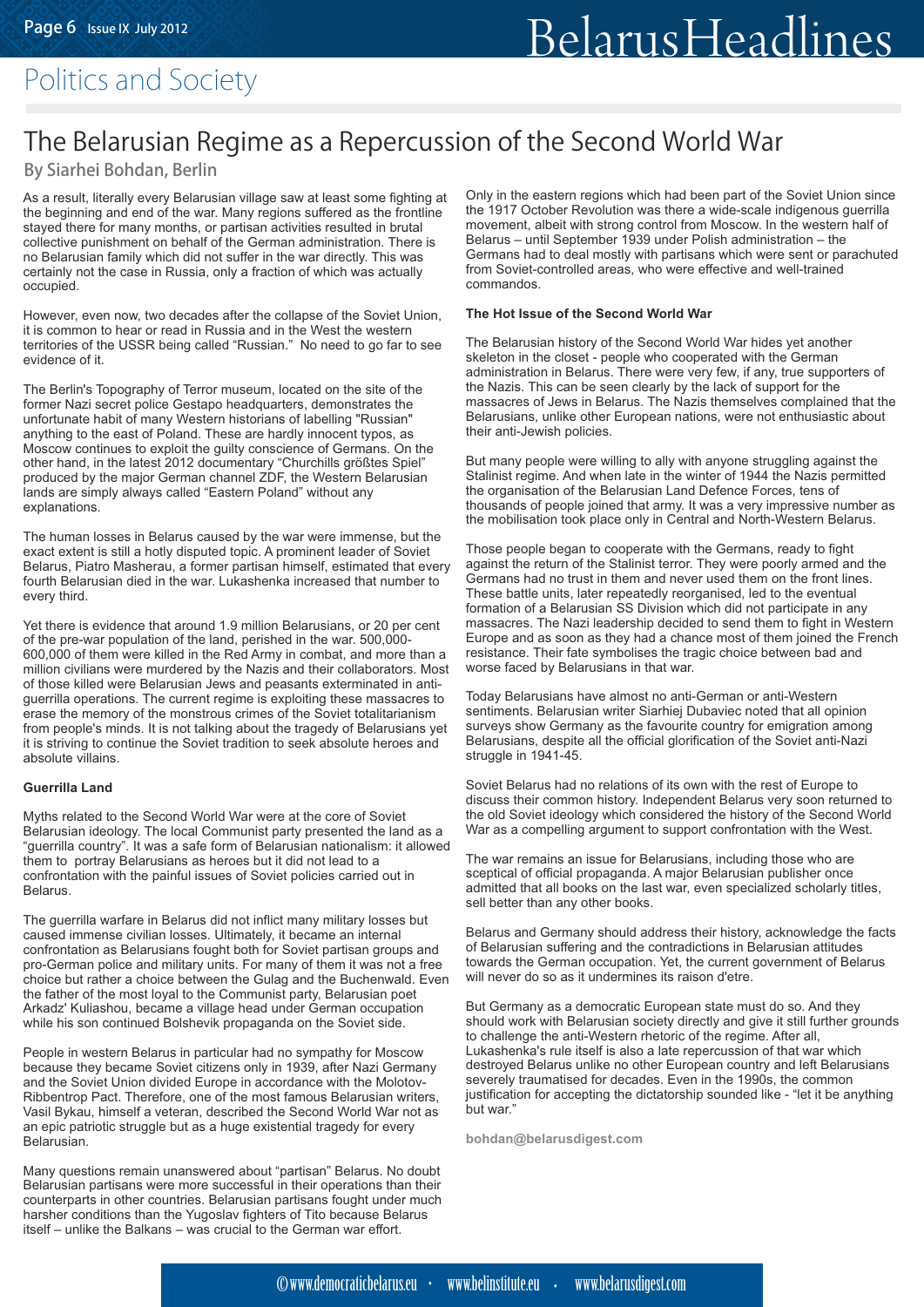## Current Activities Update

#### Prepared by ODB, Brussels

## Belarus: Stable Instability? Belarusian Experts Discuss the Situation in Washington



Photo by carnegieendowment.org

On June 18, the Carnegie Endowment for International Peace (Washington) hosted a discussion of the current situation in Belarus with Tatiana Kouzina of the Belarusian Institute for Strategic Studies (BISS), SiarheiSatsuk of Ezhednevnik, the first Belarusian electronic newspaper, and Olga Stuzhinskaya of the

do I know about Europe" ended with its final stage competition that was hosted by the Swedish embassy in Vilnius, Lithuania. The Office for a Democratic Belarus was among the organisers and co-sponsors of the event. The team of school pupils from Brest, who won the 2012 contest, will

[Office for a Democratic Belarus](http://democraticbelarus.eu/node/1759) to honour the memory of **BISS'** first Director, Vitali Silitski, who passed away a year ago. Belarusian experts provided a general overview of the political and economic situation in the country, putting particular emphasis on Russia's economic influence and the first results of Belarus' new engagement with the Customs Union. The

latest trends in Belarus' civil society development were presented by Olga Stuzhinskaya who stressed the need for long-term investment to aid domestic "forces of change" with more efforts concentrated on the projects that would help to keep people in the country, encourage them to work on changing their own environment, and make them responsible for its future. Several overarching themes visible in Silitski's writings and his ideas, such as pre-emptive authoritarianism, and social contracting between the people and the authorities were also discussed during the meeting.

The expert gathering in Washington was possible thanks to kind support of PACT/ USAID. For more information, please visit [carnegieendowment.org](http://carnegieendowment.org)

info@democraticbelarus.eu

### Belarusian School-Team from Brest to Visit Brussels



Photo by democraticbelarus.eu

be visiting Brussels on the invitation of our Office. The contest has its roots back in 2004 and is built on a series of competition events for high school children where they are required to demonstrate knowledge in the history, culture and geography of the European continent with Belarus being part of it. Participating teams

On June 27, the school contest "What come from different parts of the country. Each includes five students and a supervisor.

> This year, fourteen teams took part in the semi-finals of the competition in different cities of Belarus. Three of them made it to the final session in Vilnius – from Brest, Maladzechna and Mahiliou.

The Office for a Democratic Belarus took part in this project for the first time this year as part of the organizing committee and provider of the prize for the winners' team. During the three-day visit to the capital of the EU – Brussels – children from Brest will see with their own eyes the EU institutions and hear about the role they play and how decisions are being made there. A cultural programme will include a tour of Brussels and a visit to one of its museums.

info@democraticbelarus.eu

#### Director of the Office for a Democratic Olga Stuzhinskaya Meets with EuroClub in Hrodna

Belarus (ODB), Olga Stuzhinskaya, participated in the European Club (EuroClub) session that took part in the Belarusian city of Hrodna. The audience representing local civil society organisations, journalists, students and other interested parties was deeply engaged with the debate on the current state of EU-Belarus

On July 20, a thematic group meeting on small and medium businesses under the Clearing House Initiative took place in Minsk. Around 20 organisations learned about



Photo by democraticbelarus.eu

relations, the visa liberalisation for EaP countries in general and for Belarusian citizens in particular. Stuzhinskya concentrated on the steps necessary: required for Belarusian authorities to foster visa facilitation and visa liberalisation processes. She also briefed the audience on the projects her Office is implementing in Brussels and Belarus, namely the

Clearing House, which is intended to build the organisational capacity of second big project is the 'EU and Belarus Sharing Knowledge', designed Belarusian CSOs and enhance their cooperation and coordination with the European Union, European donors and international implementers. The to help Belarusian experts in different areas to establish contacts with their counterparts from the EU, learn about the experience of other countries of the Eastern Partnership and share their knowledge and best practices.

info@democraticbelarus.eu

---------------------------------------------------- (1) The European Club is a platform for promotion of European values in Belarus that unites those wishing to learn more about Europe, its values and standards and how these standards could be applied in modern Belarus.

## Clearing House Opens its Doors for Small and Medium Business Associations



opportunities that the EU and other international donors suggest to Belarus, as well as about counselling and other services available under Photo by OEEC<br>
The Clearing House Initiative. During Photo by democraticbelarus.eu the meeting, two invited experts, Zhana Tarasevich of <u>Business</u> [Association of Entrepreneurs and Employers](http://bspn.by/Table/English/) and Valery Fadzejeu of International Finance Corporation told the audience about the main problems and challenges for the sector, engaging all participants in a Director of the Office is the [Clearing House](http://democraticbelarus.eu/news/clearing-house-project) Clearing Changes and Clearing Clearing Clearing Clearing Clearing Clearing Clearing Clearing Clearing Clearing Clearing Clearing Clearing Clearing Clearing Clearing Clearing Cle

fruitful discussion. By the end of the meeting the participants were able to elaborate several recommendations on fine-tuning the existing EU programmes for Belarus to make them more responsive to the real needs of the sector.



Programmes for Belarus civil society organisations, religious associations, social workers and volunteers received in the frames of the seminar that took place in Zhyrovichy Abbey premises earlier this month. During this event the Office for European

Another opportunity to learn more about different European

Expertise and Communications presented its work and advertised its services. The seminar was attended by more than 100 participants.

info@democraticbelarus.eu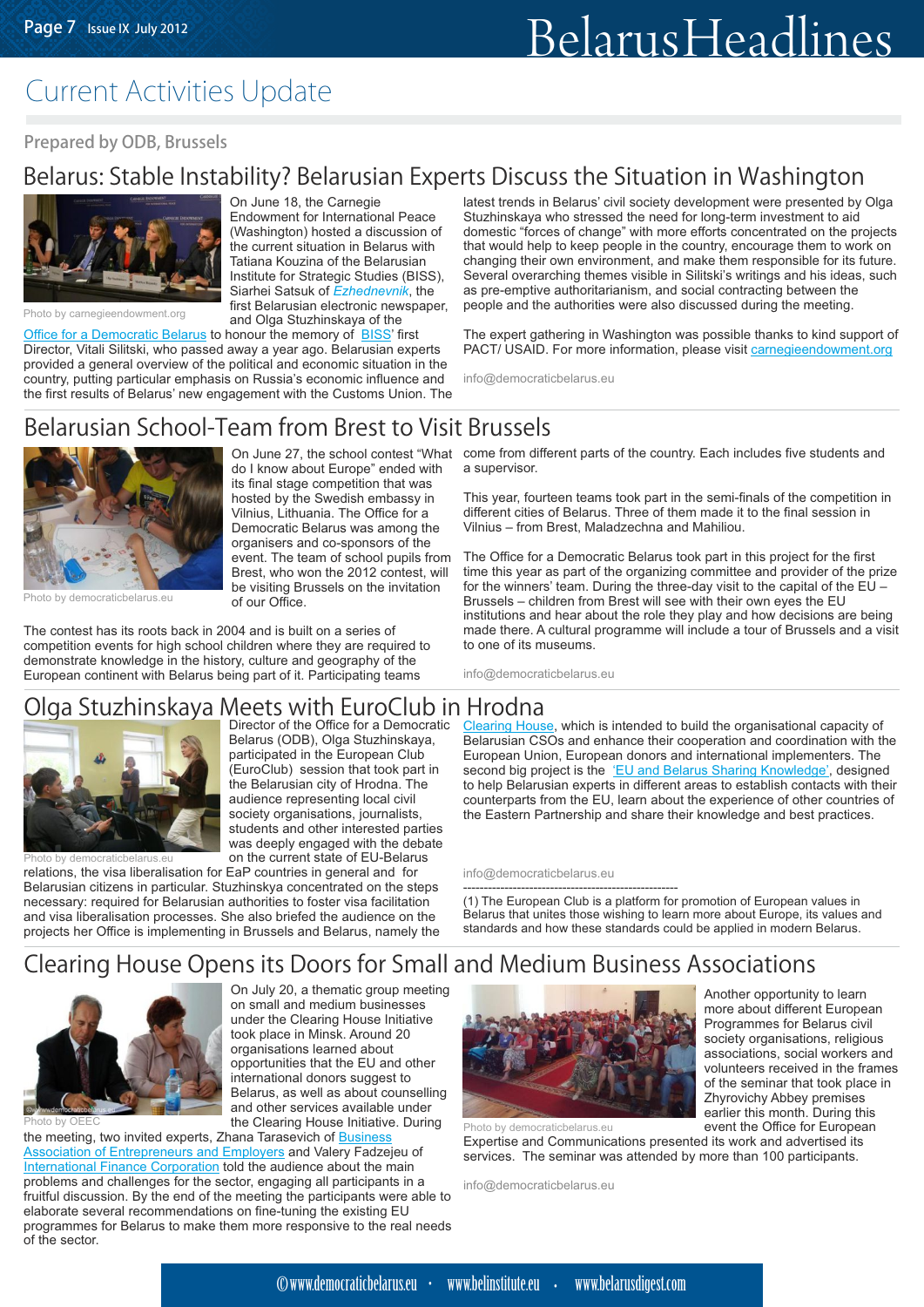## Most Popular on Belarus Digest

Prepared by Yaraslau Kryvoi, London

BelarusDigest



#### [Sex Tours Save The Belarusian Tourist Industry by Yauheni Preiherman](http://belarusdigest.com/story/sex-tours-save-belarusian-tourist-industry-9664)

The article discusses the recent remarks of Belarus' deputy Minister of Sports and Tourism about the growing sex industry in Belarus on a state TV channel. While the Belarusian authorities are talking about the prospects of sex tourism, the inflow of foreign tourists to Belarus remains low. Belarus mostly attracts Russian citizens who come to rest at health resorts or gamble in casinos. Western tourists are still very rare. They do not want to pay for expensive visas only to find the lack of appropriate tourist infrastructure.

Iha, Deputy Minister of Sports and Tourism



#### [Time To Boost Belarus' Fallow Female Potential by Volha Charnysh & Nadine Lashuk](http://belarusdigest.com/story/time-boost-belarus%E2%80%99-fallow-female-potential-9763)

The article focuses on public perception of gender roles in Belarus. While Western countries recognized the potential of working women years ago, and are striving to gain from this potential work force of women for their economies, Belarus is not following the same route. Instead of aspiring to leading positions, women in Belarus aim for marriage and children as soon as possible after graduation. The authors conclude that Belarusian women should be able to determine whether they want to have brilliant careers or to stay at home and enjoy the company of their children. They hope that their ability to make this choice will be supported both by the authorities and by Belarusian society at large. Industry by Yauheni Preiherman<br>
sof Belarus' deputy Minister of Sport<br>
ell. While the Belarusia nauhtorities a<br>
Belarus remains low. Belarus mostly<br>
os. Western tourists are still very rare<br>
appropriate tourist since still



#### [Swedes Bomb Belarus With Toys by Volha Charnysh](http://belarusdigest.com/story/swedes-bomb-belarus-toys-9997)

On 4 July, Swedish amateur pilots penetrated Belarus' airspace according to an email received by Belarus Digest. Their small aircraft crossed the Lithuanian-Belarusian border and parachuted hundreds of teddy-bears with notes of support for freedom of speech. Covered by some Belarusian and Swedish media, but denied by the Belarusian authorities, the flight has generated more publicity than some of the pro-democracy initiatives by civil society groups and the EU in Belarus.

The brave flight should serve as an inspiration not only to Belarusians, but also to other Europeans. Europe should follow the Swedish example – of course, not by undertaking similarly dangerous stunts, but by taking action and

addressing the Belarusian people directly instead of wasting time on endless high-level talks about sanctions. Only then will the Belarusian people start feeling that their Western neighbours are not indifferent to their difficult lives in Belarus.



#### [The European Myth of Belarusian Socialism by Siarhei Bohdan](http://belarusdigest.com/story/european-myth-belarusian-socialism-9665)

The article looks into the myth of Belarusian socialism, in which even some reputable Western parties believe. In the past, the European Left has also expressed solidarity with the Belarusian government on a national level in some European countries, including Germany. Many of them believe that the Belarusian regime shares their ideology.

The author explains that as a matter of fact the Belarusian regime is characterized by a self-interested opportunistic authoritarianism, which has no stable ideological preferences. Lukashenka has much more in common with Ferdinand Marcos of the Philippines and Asian despots than with Fidel Castro or leftist Latin American rulers.



#### [Belarusian Privatisation And The Future Of BelarusKali by George Plaschinsky](http://belarusdigest.com/story/belarusian-privatisation-and-future-belaruskali-9835)

On 22 June the Belarusian president asked PM Mikhail Miasnikovich to tackle inflation and ensure that the country's average salary would reach \$500 by the end of the year. The article suggests that it is not the right time to share oil revenues with the population when the authorities badly need free money to repay their foreign debt and modernise the economy.

The Belarusian leadership understands that reforms are inevitable, but they fear radical change of the existing system of power and redistribution in the hope of maintaining the status quo with the help of Russian subsidies. But the more loans that are taken and reforms protracted, the more money will be needed to change direction and get

on the right track. Russian businessmen are waiting with impatience for Lukashenka to announce that socialism is over and the sale of state property is open.



avel Daneyka

#### [Who Benefits From European Sanctions Against Belarus? by Pavel Daneika](http://belarusdigest.com/story/who-benefits-european-sanctions-against-belarus-9836)

The introduction and possible expansion of the European sanctions on Belarusian business will turn Russian companies into practically the exclusive participants of the privatisation process in Belarus. The article argues that privatisation in which only large Russian companies participate, actually means absence of competition. That may result in some serious problems. First, the possibility of an uncontested sale automatically reduces the cost of Belarusian assets. Secondly, without competition it is impossible to choose on a competitive basis the most efficient investor, which will bring not only money, but also new production and management know-how. Therefore, from an economic viewpoint, the European economic sanctions contradict the national interests of Belarus and its European future.

kryvoi@belarusdigest.com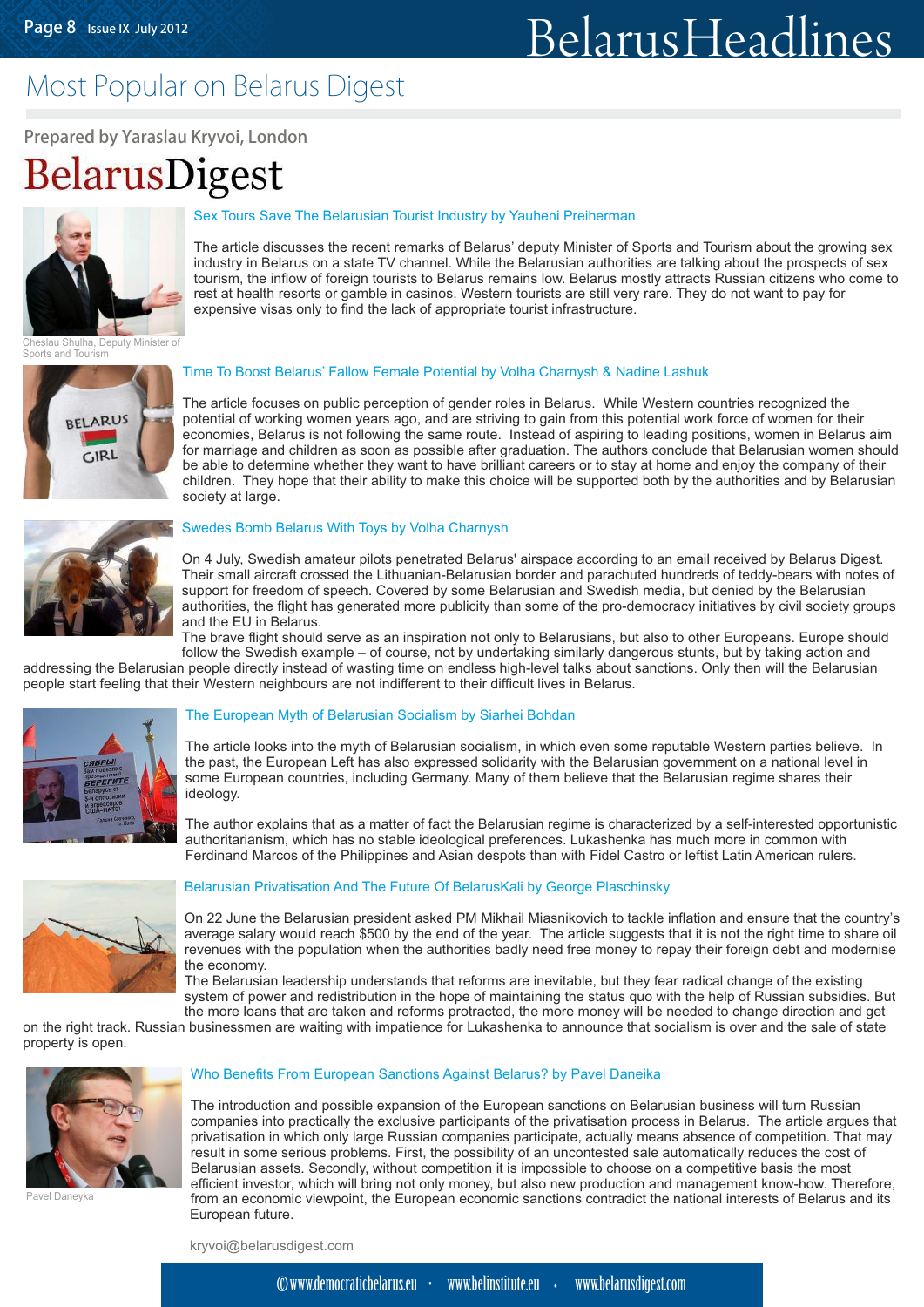"Deveoping countries  $+9(+9/0)$ 

Rissla: +41 (+60/-19)

 $On<sub>max</sub> + 2$ 

 $(+4/-2)$ 

March-April 2012

 $F1: 0$   $(+8/ -8)$ 

Ukraine:-3

 $(+5/ -8)$ 

## Research

In this section the Belarusian Institute for Strategic Studies and the Agency for Policy Expertise present a digest of their new studies, publications and expert opinions on the most burning issues of political, economic, and social life in Belarus.

## Belarus Has Come Back to Restoring Multi-Vector Foreign Policy



*For the first time in months, all monitored foreign policy indices are in the positive zone*

BISS foreign policy monitoring shows that Belarus has resumed its efforts to restore the true multi-vector character of its foreign policy endeavor and has sharply intensified relations with "developing nations" amid the previously outlined trend towards a deeper integration with Russia and "frozen" relations with the European Union. At the same time, Belarus' relationships with China and Ukraine showed certain improvements compared with the previous BFPI issue, reaching their normal level.

Minsk has resumed its attempts to get back to balancing behavior, trying to make use of China instead of the European Union this time in order to essentially cause a clash between China and Russia and draw maximum benefits. The Belarusian administration in May and June shifted its focus to giving a new impetus to the economic collaboration with Chinese companies.

The period under review saw a considerable relaxation of **Belarus-Ukraine** tensions in trade relations. The Minister of Economic Development Poroshenko, who has personal business interests in Belarus, played a

positive role in this process. The final days of June saw indications of a possible thaw in political relations, possibly a personal meeting between presidents A. Lukashenka and V. Yanukovych.

**The Russian vector** continues to dominate in Belarus' foreign policy structure. Belarus' political and economic dependence on Russia is increasing; the country follows Russia's foreign policy priorities and is gradually accepting the terms imposed by the Russian side. Meanwhile, one should note that the current serenity of Russian-Belarusian relations masks the maturing of serious discrepancies, which, until the time comes, are neutralized by the need for Moscow to demonstrate the impressive progress of its integration crusade. They will immediately manifest, though, once the international situation and the Russian domestic political climate change.

Although a new parliamentary campaign has started and the election keeps getting higher on the agenda for Belarusian-European relations, one should not expect any landmark events in the **Belarusian-European relationship** over the short term. There could be some surprise developments, though, but only if the Council of the European Union passes new restrictive measures against Belarusian persons or companies, or if new conflicts with Russia arise.

Experts assume that the elections will fall short of the accepted standards for free and democratic elections and will not be recognized by the European Union. However, when preparing for the elections, the authorities will likely avoid reasons for criticism and make indications of possible positive changes in the future or even the possibility of pleasant "surprises" for the EU as early as this fall (for instance, a couple of oppositionists may be allowed to the lower house). These promises will hardly boost expectations of EU officials, but contacts with the Union at various levels may grow stronger during the next review period.

Minsk still exercises caution in the **Near East** having minimized its engagement with the region. The Foreign Ministry has refrained from openly supporting the Syrian government. Contacts with Iran have been minimized as well, and even these minor contacts are not made public. The temporary retreat in the Near Eastern front is offset by redoubled efforts to promote ties in other focus areas. Specifically, during the last 12-24 months, Belarus stepped up its work with **Southeast and South Asia**. Lukashenka's tour of **Latin America** indeed put an end to the standstill in relations with that region.



#### Belarusian Yearbook-2011: Isolation and Crisis



The work on the 8th version of the Belarusian Yearbook was assisted by independent analysts and experts, as well as professionals of numerous think tanks. The authors argue that the country has not yet reached the point of no return on its way to losing sovereignty, but the threat of losing it is extremely high.

The 2011 crisis as the definite proof of the "Belarusian model" reaching its "breaking point" has caused the Belarusian authorities to make a choice between deep transformations of the socioeconomic model and vesting the responsibility for the state into external partners. By failing to make this choice, the Belarusian authorities were trying to go on with their policy in order to keep the state administration intact.

As a result, the socioeconomic model had collapsed by mid-2012, while some important state functions were eventually transferred to the only foreign partner, the Russian Federation.

Key trends of the year 2011 include:

- The "narrowing of the state," the trend originally outlined in 2010 that manifests itself in the concentration of decision-making authority to an increasingly narrow group of people that are not responsible for the implementation of their decisions; џ
- Institutional transformation: a "second" government was formed out of security agencies amid the unwinding crisis of the state administration at the level of the "first" government, National Bank and the Presidential Administration; џ
- Crisis of state policy as a whole, manifested in the inability of the ruling class to further pursue the program of reforms; џ
- Credibility crisis in the broadest sense possible; џ
- Intensive suppression of any form of protest and, on a broader scale, political activism, by the authorities; џ
- Increasing political isolation of Belarus amid the growing dependence on Russia, the only economic and political creditor; џ
- Financial crisis as painful deliverance from the accumulated macroeconomic imbalances; џ
- Belarus, an active consumer of credit resources, finished the year having vague prospects for repaying previous loans and taking new ones. џ

The authors of Belarusian Yearbook-2011 presume that all of the trends observed in 2011 have continued into 2012.

*[The full version](http://belinstitute.eu/images/doc-pdf/ej_2011_engl.pdf)* of the Belarusian Yearbook-2011 in English is available on BISS website, Russian/Belarusian version is also available in <u>[HTML](http://www.belinstitute.eu/by-2011ru/kontents11-ru.html)</u>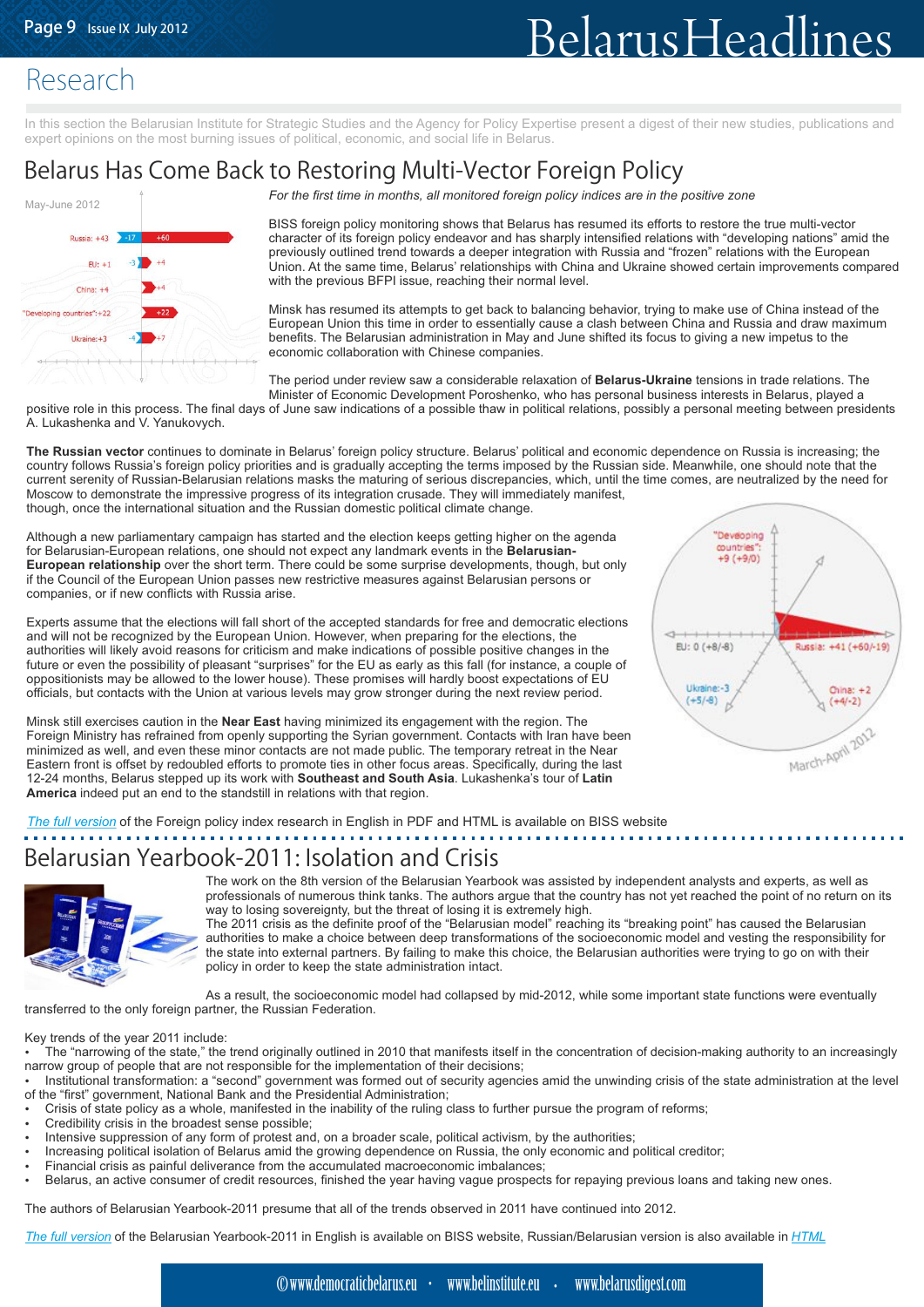### Research

## Schengen Countries Are More Open to Belarus Than Any Other EaP Country



*Relative visa statistics show that Belarus is leading among the Eastern Partnership countries and Russia in regards to the most important visa parameters*

In the paper "How isolated is Belarus? Analysis of Schengen countries' consular statistics (2007- 2011)" BISS analyst Andrei Yeliseyeu investigates the dynamics of the visa issuance rates and visa parameters in the consulates of the Schengen countries in 2007–2011.

The findings show that in per capita terms Belarus is leading among the Eastern Partnership countries and Russia with respect to all the three examined parameters:

the total number of the short-stay Schengen visas; џ

- the multiple-entry Schengen visas; џ
- the number of the national long-stay visas. џ

Judging by a number of the comparative visa issuance parameters, the Schengen countries are to a greater extent open for the citizens of Belarus, than for the residents of the other member countries of the Eastern Partnership (Armenia, Azerbaijan, Georgia, Moldova, the Ukraine) and Russia. After Serbia and Macedonia were included in the category of the countries whose citizens do not need visas for their short-stay visits to the Schengen states, Belarus, since 2010, has moved to the first place in the world in regard to the number of Schengen visas obtained per capita.

#### *Rates of visas issued by Schengen states in Eastern Partnership countries and in Russia*

| Country        | Short-stay Schengen Multiple-entry<br>visas per 1,000<br>people | Schengen visas per<br>$1,000$ people | National long-stay<br>Schengen visas per<br>$1,000$ people |
|----------------|-----------------------------------------------------------------|--------------------------------------|------------------------------------------------------------|
| Azerbaijan     | 4.5                                                             | 0.8                                  | 0.1                                                        |
| Armenia        | 11.2                                                            | 1.7                                  | 0.3                                                        |
| <b>Belarus</b> | 61.0                                                            | 27.6                                 | 5.9                                                        |
| Georgia        | 13.2                                                            | 3.4                                  | 0.6                                                        |
| Moldova        | 14.0                                                            | 3.3                                  | 4.0                                                        |
| Russia         | 36.0                                                            | 17.1                                 | 0.2                                                        |
| Ukraine        | 24.2                                                            | 8.9                                  | 3.4                                                        |

Other key findings of the research include:

The sharp decline in the number of visas issued for the citizens of Belarus, as a result of the inclusion of Poland, Lithuania and Latvia to the Schengen area in late 2007, has been bridged. As a consequence of the sustainable increase in the numbers of visas issued by the consulates of the EU countries in 2008, the level of 2007 was almost reached in 2011. џ

The visa issuance rates are improving not only quantitatively, but also qualitatively: in the 2010 – 2011 the percentage of visa refusals decreased, while the percentage of the multiple-entry Schengen visas issued increased in almost all the consulates of the Schengen countries. The Consulates of Lithuania and Poland have a strong lead in all of the parameters, which indicates that the political attitudes of the governments of these countries influence their consulates' activities. џ

The percentage of the negative Schengen visa decisions taken by the Consulates of the EU countries in Belarus is extremely low for the region and is one of the lowest in the world. In 2011, the percentage of visa denials among the non-Schengen countries, having at least two consulates of the EU countries on their territory, was lower only in two states – Oman and Trinidad and Tobago. џ

*The f[ull version](http://belinstitute.eu)* of this research in English is available on BISS website

## BISS Trends: Quarterly Report On Five Major Trends Is Published

No considerable shifts in socio-political, economic or cultural life, the quarterly report notes.

Experts argue that in April – June 2012 the degree of repression and limitations on the freedoms of association and assembly never went down. Therefore, despite a certain thaw in Belarus' relations with the European Union, the situation remains unchanged in the *political democratization/political liberalization* segment, i.e. stagnation goes on. The looming election campaign has not caused any quality breakthrough in the scale of repression. At the same time, the expectations that more political prisoners would be let go after presidential candidate Andrei Sannikau was released never eventuated.

In the *economic sector*, the keynote for the quarter was the vector of the monetary policy pendulum – whether the government will ease its harsh policy or keep the things as they are, so that enterprises will have to get used to operating amid budgetary restraints. What we observe now is the choice of the latter option, which is why the quarterly liberalization trend is assessed as "minimum progress." On the other hand, the authorities have given up on the old approach to privatization processes, sliding back to a less transparent and much slower method. The unique opportunity to liberalize prices while avoiding a price hike was missed as well.

In the *quality of governance and rule of law* section, no change is recorded. The "control manual" of the economy remains; critical decisions are passed as decrees and ordinances of the president and the official mass media seem to have forgotten liberalization rhetoric.

*Geopolitically,* there is an obvious imbalance in Belarus' foreign policy, which is biased towards Russia, while relations with the European Union remain consistently poor. The return to the old habitual subsidies scheme for Belarusian-Russian relations enables Minsk to defy the conditions that the EU lays down to improve mutual relations. At the same time, the Belarusian authorities had appreciably narrowed their anti-Western rhetoric in official statements and the media by the end of the previous quarter. The sources of potential conflicts in Belarusian-Russian relations are obvious; however, negative trends have been blocked so far by the important status of the Eurasian Union project on Russia's agenda.

Finally, despite some positive developments, the *culture trend* keeps demonstrating the continuous politicization and ideologisation of culture life, as well as the polarization of the cultural sector of Belarus and depreciation of cultural products that constitute the official discourse.

*Fhe full version* of the report in English in PDF and HTML is available on BISS website